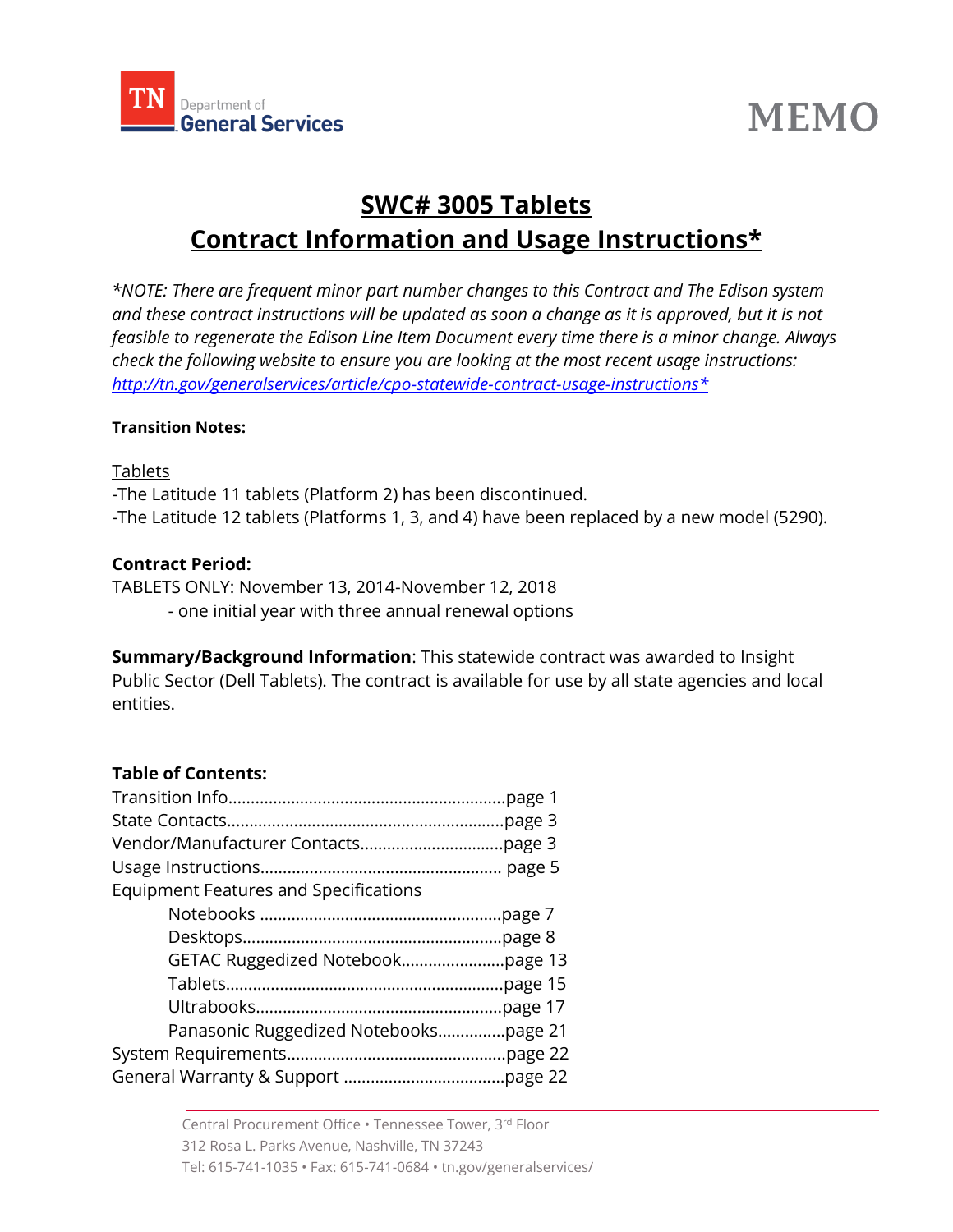| On-Site Parts and Labor Warranty Servicepage 24  |  |
|--------------------------------------------------|--|
|                                                  |  |
| Requisition and Purchase Order Generationpage 25 |  |
|                                                  |  |
|                                                  |  |

#### **State Contact Information Contract Administrator:**

Lauren Blevins Category Specialist Central Procurement Office (615) 507-6227 [Lauren.Blevins@tn.gov](mailto:Lauren.Blevins@tn.gov)

#### **Additional State Contacts:**

STS Service Desk for warranty/service calls (FOR USE ONLY BY STATE AGENCIES) Local: (615) 741-1001, Option 3, Toll-Free: 1 (800)-342-3276, Option 3

Liz Driscoll-Jones End Point Services Manager F&A- STS (615) 741-7842 [liz.driscoll-jones@tn.gov](mailto:liz.driscoll-jones@tn.gov)

Alan Atherton Executive Director F&A- STS (615) 253-6852 [Alan.Atherton@tn.gov](mailto:Alan.Atherton@tn.gov)

#### **Vendor Contact Information:**

Tablets Insight Public Sector Edison Contract # [44232](javascript:submitAction_win0(document.win0,) Vendor Number # 529 Ashley McDonald Account Executive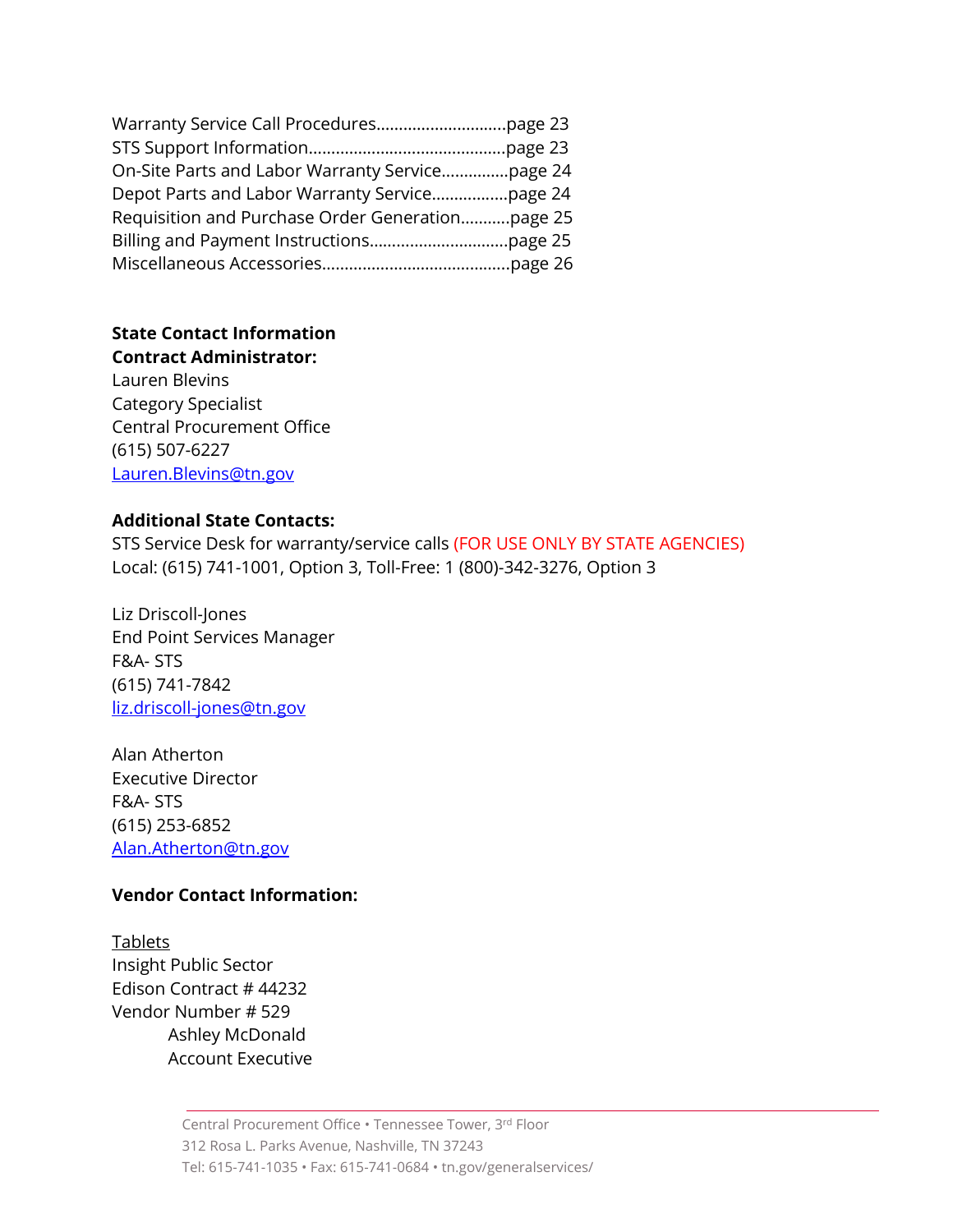Phone: 423-368-9042 Fax: 480-760-8891 [Ashley.McDonald@insight.com;](mailto:Ashley.McDonald@insight.com) [teamashley@insight.com](mailto:teamashley@insight.com)

Toni d'Estries Associate Account Executive Phone: 800-467-4448, ext. 5290 Fax: 480-760-8891 [Toni.destries@insight.com](mailto:Toni.destries@insight.com)

Dell Service Support Toll-Free: 1 (800) 308-3355 E-mail: [http://www.Dell.com/support/incidents/us/en/04/Email/Emailtagentry](http://www.dell.com/support/incidents/us/en/04/Email/Emailtagentry) Website: [http://support.Dell.com/support](http://support.dell.com/support)

#### **Usage Instructions:**

• State agencies must get STS authorization (see contacts listed above) to purchase any system other than the base configurations. Justification is required for any orders for products that are not in accordance with the following:

[Computer Technology Procurement Policy](http://teamtn.gov/assets/entities/sts/attachments/ISC_Computer_Technology_Procurement_Policy_v2.pdf) [Workstation Base Configuration](http://teamtn.gov/assets/entities/sts/attachments/workstation-laptop-base-config-2014jul.pdf) 

• Local governmental entities can purchase any system without STS authorization.

#### *Tablets -*

**NOTE that all Tablet Platforms come standard with the following features:**

**Three-year next business day on-site parts and labor warranty\*, Windows 10 Professional Edition 64-bit license, 256GB Solid State Drive M.2 SATA\*, 8GB-1600MHz DDR-3 Memory\*\*, Processor provides 4MB L3 cache, 12.3" 3:2 1920x1280 Touch with Corning® Gorilla Glass® 4, Anti-reflective and Anti-Smudge, 340 nits; Intel HD Graphics 620 with external resolution via HDMI (thru HDMI adapter), integrated 8MP rear/5MP front camera, Primary 3-cell 31.5W/HR 24W AC Power adapter, USB to RJ-45 Ethernet adapter. Qualcomm Snapdragon X7 LTE-A (DW5811e) Verizon;, Qualcomm QCA61x4A 802.11ac Dual Band(2x2) Wireless Adapter+ Bluetooth 4.1 Driver, Dell Latitude 5290 Travel Keyboard; Targus Intellect SlipCase with handle and shoulder strap, Hidden Partition on Fixed Hard Drive, EPEAT Gold Registered, Energy Star 6.1\*\*\***

*\*A fourth year warranty as well as hard drive retention warranty can be found as separate line items. A hard drive retention warranty should always be purchased with the devices unless an exception is specifically granted by STS.*

\*\*\*Venue 11 , Latitude 11, and the Latitude 12 are no longer available for purchase. Any Item IDs related to these models have been discontinued.

Central Procurement Office • Tennessee Tower, 3 rd Floor 312 Rosa L. Parks Avenue, Nashville, TN 37243 Tel: 615-741-1035 • Fax: 615-741-0684 • tn.gov/generalservices/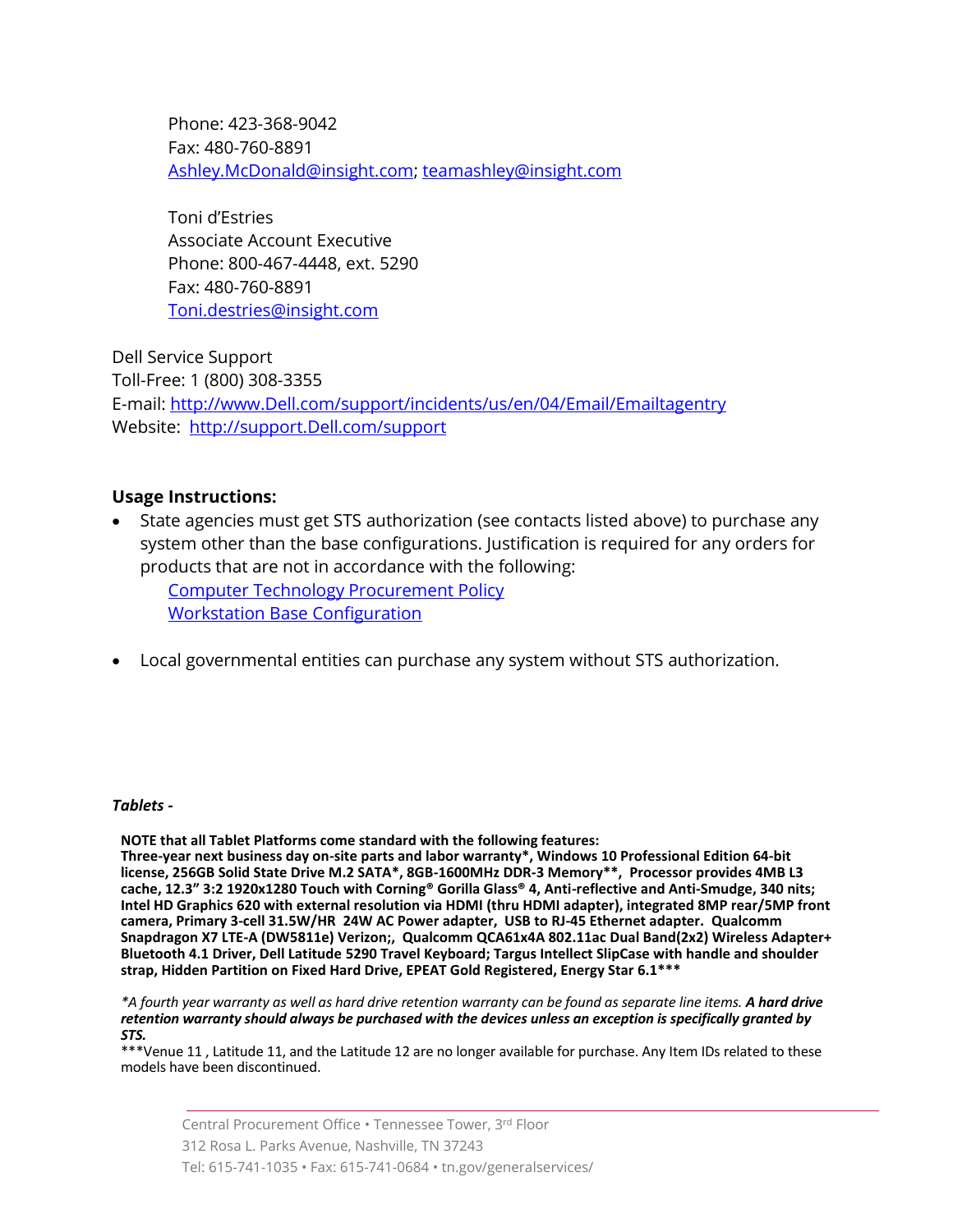| Tablet Platform 1 (Dell Latitude 5290, Core i3 processor) |               |                                                                                                                                |            |
|-----------------------------------------------------------|---------------|--------------------------------------------------------------------------------------------------------------------------------|------------|
| 1000172907                                                | 3000014228554 | Tablet, Platform 1, Latitude 5290, i3 4gb 128SSD, 3 year NBD Service<br>w/ Verizon Broadband and Hard Drive Retention Warranty | \$1,018.52 |
| 1000172906                                                | 3000014228346 | Tablet, Platform 1, Latitude 5290, i3 4gb 128SSD, 3 year NBD Service<br>w/ Verizon Broadband                                   | \$992.22   |
| 1000172911                                                | 3000014228942 | Tablet, Platform 1, Latitude 5290, i3 4gb 128SSD, 4 year NBD Service<br>w/ Verizon Broadband and Hard Drive Retention Warranty | \$1,058.50 |
| 1000172910                                                | 3000014228705 | Tablet, Platform 1, Latitude 5290, i3 4gb 128SSD, 4 year NBD Service<br>w/ Verizon Broadband                                   | \$1,032.20 |

| Tablet Platform 3 (Dell Latitude 5290, Core i5 processor) |               |                                                                                                                                |            |
|-----------------------------------------------------------|---------------|--------------------------------------------------------------------------------------------------------------------------------|------------|
| 1000173224                                                | 3000014226695 | Tablet, Platform 3, Latitude 5290, i5 8gb 256SSD, 3 year NBD Service<br>w/ Verizon Broadband and Hard Drive Retention Warranty | \$1,240.72 |
| 1000172920                                                | 3000014226534 | Tablet, Platform 3, Latitude 5290, i5 8gb 256SSD, 3 year NBD Service<br>w/ Verizon Broadband                                   | \$1,214.42 |
| 1000173225                                                | 3000014227065 | Tablet, Platform 3, Latitude 5290, i5 8gb 256SSD, 4 year NBD Service<br>w/ Verizon Broadband and Hard Drive Retention Warranty | \$1,280.70 |
| 1000173223                                                | 3000014226843 | Tablet, Platform 3, Latitude 5290, i5 8gb 256SSD, 4 year NBD Service<br>w/ Verizon Broadband                                   | \$1,254.40 |

|            | Tablet Platform 4 (Dell Latitude 5290, Core i7 processor) |                                                                                                                                 |            |
|------------|-----------------------------------------------------------|---------------------------------------------------------------------------------------------------------------------------------|------------|
| 1000173227 | 3000014225890                                             | Tablet, Platform 4, Latitude 5290, i7 16gb 256SSD, 3 year NBD Service<br>w/ Verizon Broadband and Hard Drive Retention Warranty | \$1,434.30 |
| 1000172919 | 3000014225244                                             | Tablet, Platform 4, Latitude 5290, i7 16gb 256SSD, 3 year NBD Service<br>w/ Verizon Broadband                                   | \$1,408.00 |
| 1000173228 | 3000014226340                                             | Tablet, Platform 4, Latitude 5290, i7 16gb 256SSD, 4 year NBD Service<br>w/ Verizon Broadband and Hard Drive Retention Warranty | \$1,474.28 |
| 1000173226 | 3000014226024                                             | Tablet, Platform 4, Latitude 5290, i7 16gb 256SSD, 4 year NBD Service<br>w/ Verizon Broadband                                   | \$1,447.98 |

| <b>Tablet Memory, Peripherals, and Options</b> |                |                                                                                                    |         |
|------------------------------------------------|----------------|----------------------------------------------------------------------------------------------------|---------|
| 1000167562                                     | 429-AAUX-TNDFA | Dell External DVD-RW/CD-RW Combo Drive, All Tablet Platforms                                       | \$33.09 |
|                                                |                | <b>Detail Description:</b><br>8x External DVD-RW/CD-RW USB Combo Drive, One-Year Depot Warranty    |         |
| 1000172924                                     | 451-BBVQ-TNDFA | Power Companion, Latitude 11 and Latitude 12                                                       | \$80.54 |
|                                                |                | <b>Detail Description:</b><br>Dell Power Companion (12,000 mAh) that powers tablet via USB-C port. |         |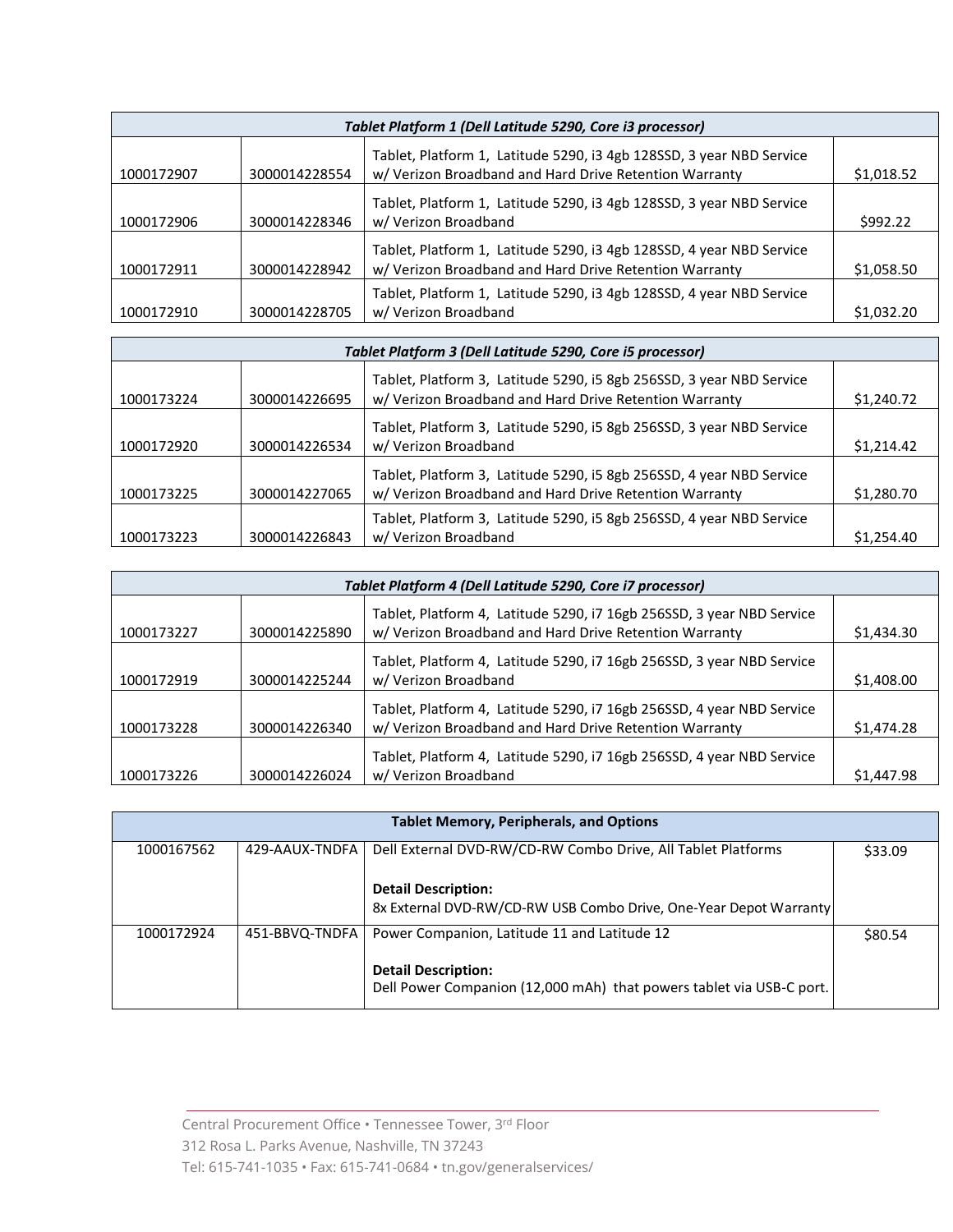| 1000167565                                                 | 492-BBUN-TNDFA                      | Dell AC Automobile Adapter 90W, Tablet, Auto Adapter, Latitude 11<br>and Latitude 12 Platforms<br><b>Detail Description:</b><br>90W Auto Adapter (for Latitude 11 and Latitude 12 Platforms), One-Year<br>Depot Warranty                                                                                                                                                                                                                                                                                                                                          | \$33.09  |
|------------------------------------------------------------|-------------------------------------|-------------------------------------------------------------------------------------------------------------------------------------------------------------------------------------------------------------------------------------------------------------------------------------------------------------------------------------------------------------------------------------------------------------------------------------------------------------------------------------------------------------------------------------------------------------------|----------|
| 1000167567                                                 | 452-BBZI-TNDFA<br>D <sub>1000</sub> | VGA Cable, Venue 11 and Latitude 11 Platforms<br><b>Detail Description:</b><br>Does not power tablet.                                                                                                                                                                                                                                                                                                                                                                                                                                                             | \$93.06  |
| 1000172927                                                 | 450-AFGM-TNDFA                      | Dell Docking Station/Port Replicator, Latitude 12 Platform<br><b>Detail Description:</b><br>WD15 Docking Station II for USB Type-C Connectivity providing 2 x USB<br>2.0 - 4 pin USB Type A, 3 x SuperSpeed USB 3.0 - 9 pin USB Type A, 1 x<br>display / video - HDMI - 19 pin HDMI Type A, 1 x display / video - mini<br>DisplayPort, 1 x network - Ethernet 1000 - RJ-45, 1 x headset /<br>headphones / microphone - output - mini-phone 3.5 mm, 1 x audio -<br>output - mini-phone 3.5 mm, 1 x video - VGA - 15 pin D-Sub (DB-15),<br>One- Year Depot Warranty | \$114.91 |
|                                                            |                                     | Computer Input Devices, Keyboard and Mouse Bundle, Wireless, All<br><b>Tablet Platforms</b><br>NOTE: Requires the use of a USB wireless receiver. The wireless                                                                                                                                                                                                                                                                                                                                                                                                    |          |
| 1000172922                                                 | 580-ADTY-TNDFA                      | receiver and a USB to USB-C adapter is included.                                                                                                                                                                                                                                                                                                                                                                                                                                                                                                                  | \$37.57  |
| 1000172921                                                 | 332-1399-TNDFA                      | Computer Input Device, Mouse, Wireless, All Tablet Platforms                                                                                                                                                                                                                                                                                                                                                                                                                                                                                                      | \$23.83  |
| 1000167569                                                 | 275-BBCB-TNDFA                      | Dell USB 3-Button Optical Mouse, All Tablet Platforms                                                                                                                                                                                                                                                                                                                                                                                                                                                                                                             | \$9.31   |
| 1000172928                                                 | 470-ABNC-TNDFA                      | Adapter, USB-C to VGA, Latitude 12                                                                                                                                                                                                                                                                                                                                                                                                                                                                                                                                | \$27.64  |
| $N/A$ (Item ID not<br>required for this<br>no-cost service | 99-IMAGE                            | Inside delivery, Not to loading dock, (Tablet Platforms and related<br>peripherals)                                                                                                                                                                                                                                                                                                                                                                                                                                                                               | \$0.00   |
| 1000172929                                                 | 99-GOLD-100                         | Imaging, Services, Tablet, Pre-Load of State-defined Custom Image                                                                                                                                                                                                                                                                                                                                                                                                                                                                                                 | \$18.00  |
| 1000179323                                                 | 492-BBUU-TNDFA                      | <b>AC Adapter, Tablet</b>                                                                                                                                                                                                                                                                                                                                                                                                                                                                                                                                         | \$16.46  |
| 1000179324                                                 | 580-AGFT-TNDFA                      | Keyboard, Tablet, Backup                                                                                                                                                                                                                                                                                                                                                                                                                                                                                                                                          | \$97.49  |
| 1000179325                                                 | 750-AATY-TNDFA                      | Stylus, All Tablet Platforms model 5290 and after                                                                                                                                                                                                                                                                                                                                                                                                                                                                                                                 | \$27.80  |
| 1000167564                                                 | 492-BBSP-TNDFA                      | Power Supply, Tablet, 24W AC Adapter, Latitude 11 and 12                                                                                                                                                                                                                                                                                                                                                                                                                                                                                                          | \$15.51  |
| 1000172923                                                 | 750-AAMI-TNDFA                      | Stylus for all tablet models previous to 5290                                                                                                                                                                                                                                                                                                                                                                                                                                                                                                                     | \$27.80  |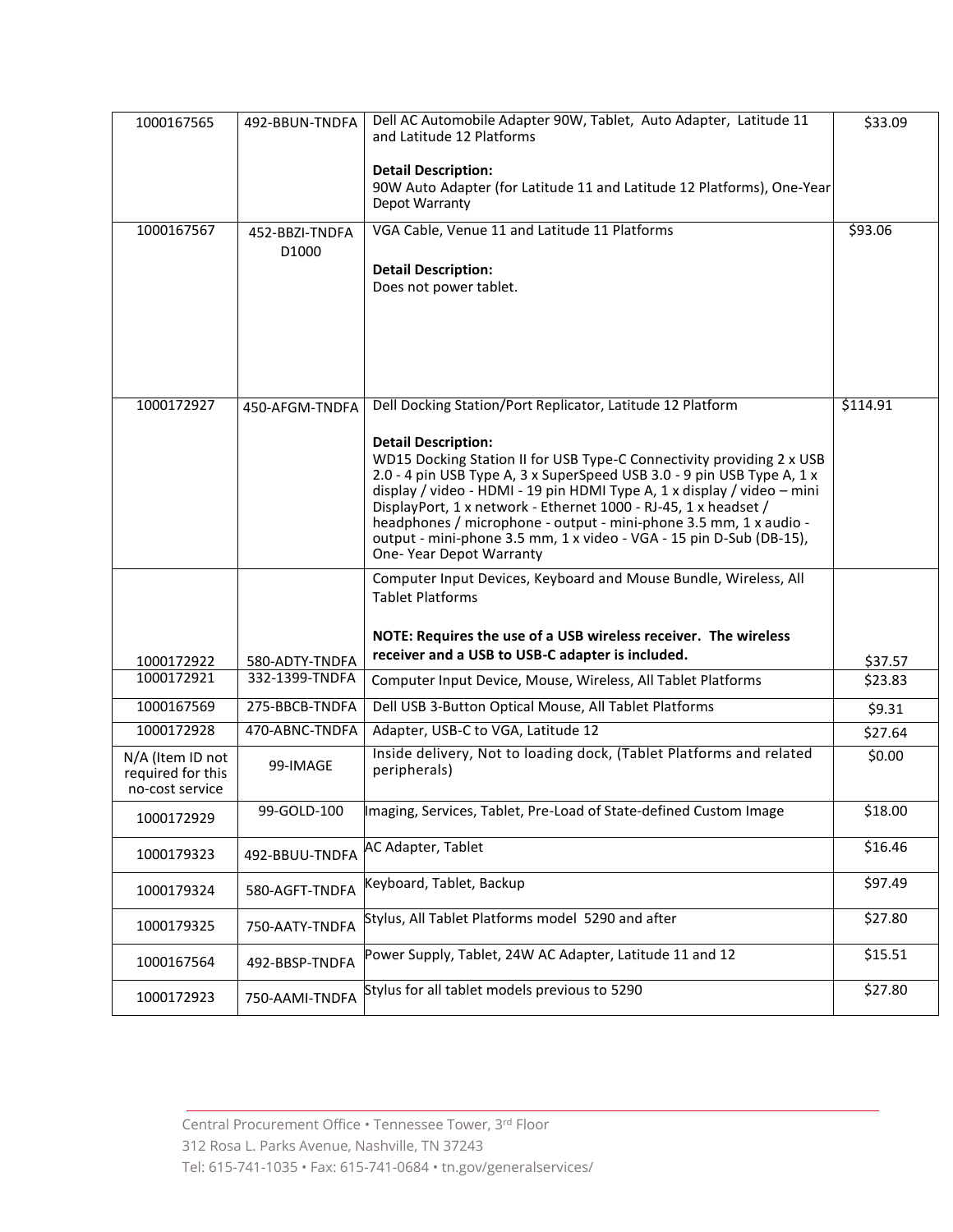#### General Warranty and Support

Technical assistance and support must be provided throughout the term of the Contract, and, in addition, throughout the equipment warranty period in effect after termination of the contract, both at no cost to the State. This support and warranty organization must be available each business day to centralized State personnel from 7:00 A.M. until 4:30 P.M., CST/CDT via a single, toll-free number. These organizations are used to meet the following State needs:

- Identifying and resolving configuration, set-up, operation, troubleshooting, problem resolution, security, and upgrade issues relating to Contract equipment and software.
- The integration, interfacing, compatibility, and performance of Contract equipment and software.
- The interoperability of all Contract equipment and software with the State's multilayered hardware, software, and communications environments.

-The responsibility to register with the manufacturer for all warranties to which the ordering Agency is entitled for all equipment ordered under Contract lies solely with the Contractor.

-Warranty begins from the date of invoice for the greater of the manufacturer's warranty period. The Contractor must honor all warranties extending beyond the expiration or cancellation of the Contract as if the Contract were in place.

-All equipment repaired or replaced under warranty must be warranted until the later of: (A) the end of the original warranty period, or (B) ninety (90) days after equipment repair or replacement; except that all equipment failing more than twice during the first sixty (60) days after delivery or more than three (3) times during the first year of the warranty period must be replaced by the Contractor, at no additional cost to the State, with equivalent new equipment and must be provided with a new equipment warranty.

-Only new equipment defined as equipment that has not been used for any purpose other than performance testing prior to delivery or installation or for certification is acceptable for delivery to fulfill purchase orders issued under this contract. New equipment may not be refurbished or reconditioned; however, warranty repairs may be affected using refurbished or reconditioned parts (if they are "As New" or "Like New."

#### Warranty Service Call Procedures

-Service calls to the Contractor will be initiated by the Office for Information Resources Service Desk (OSD) using either the State's Remedy help desk/call tracking facilities or E-mail.

-Agencies will open incidents with the OSD for each item of equipment needing repair/maintenance under this Contract. When a service call is initiated, the OSD's Remedy facilities will assign the call a unique incident number and build a transmission document to be sent to the Contractor electronically containing basic information about the contact Agency and the equipment malfunction. The Contractor must acknowledge to the OSD receipt of an incident within thirty (30) minutes of its transmission and attempt to contact the agency every hour until they successfully reach the agency. The Contractor must diagnose the equipment malfunction and must initiate warranty service when the malfunction is not caused by the State's environment or operator error.

STS Support Information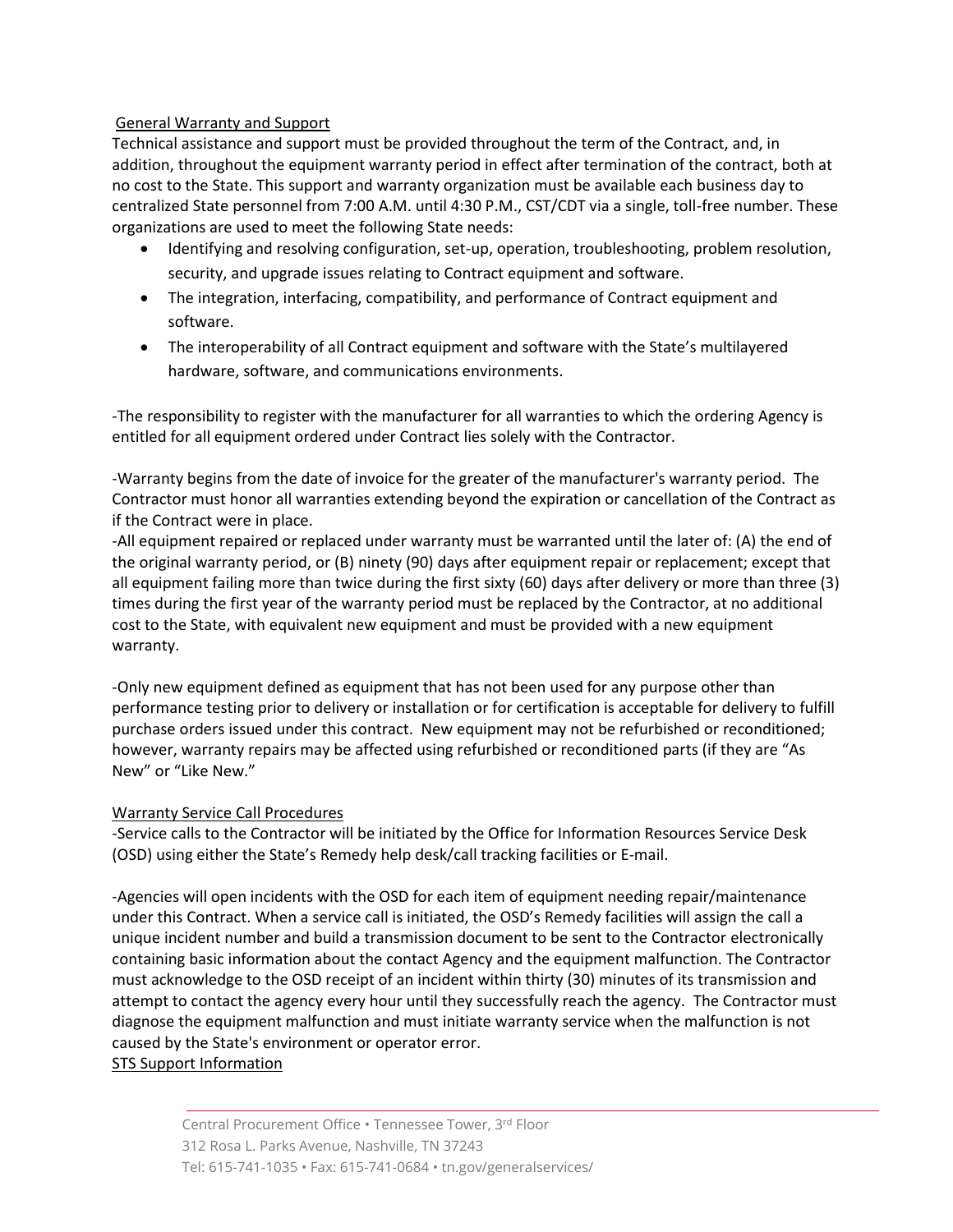# *STS SERVICE LEVEL AGREEMENT*

| <b>SERVICE</b>              | <b>METRICS</b>                                                                                      |
|-----------------------------|-----------------------------------------------------------------------------------------------------|
| <b>Provisioning</b>         | 45 Business Hours (90% of the time)                                                                 |
| <b>Service Availability</b> | 99.99%**                                                                                            |
|                             | Critical Priority: Resolution in 3 hours or less**                                                  |
|                             |                                                                                                     |
| <b>Incident Management</b>  | High Priority: Resolution in 5 hours or less**<br>Medium Priority: Resolution in 11 hours or less** |

\*\*During STS Business Hours: 7:30AM to 4:30 PM CST

# *STS RESPONSIBILITIES*

| <b>RESPONSIBILITY</b>    | <b>DESCRIPTION</b>                                                                                  |
|--------------------------|-----------------------------------------------------------------------------------------------------|
| <b>Availability</b>      | Ensure that the workstation/peripheral device is<br>operational 99.9 % of the time.                 |
| <b>Maintenance</b>       | Windows patches, fixes will be applied to meet the<br>application support requirements.             |
| <b>Customer Support</b>  | Ensure that Incidents are completed within the SLA.                                                 |
| <b>Provide Knowledge</b> | Provide application knowledge to the customer via<br>guides, websites, and other training material. |

# *COST*

| <b>DESCRIPTION</b> COST | <b>UNIT</b>       |
|-------------------------|-------------------|
| <b>Desktop</b>          | \$23.05   Monthly |
| Laptop                  | \$23.05   Monthly |

On-Site Parts and Labor Warranty Service (applies to all Desktops, Notebooks ,Tablets, Ultrabooks, and GETAC Ruggedized Notebooks)

| <b>Service Call received by:</b> | Repair must be completed by:             |
|----------------------------------|------------------------------------------|
| 12PM (Metro area)                | 4:30PM the second business day following |
| 2PM (Metro area)                 | 12PM the third business day following    |
| 12PM (Non-Metro area)            | 12PM the third business day following    |
| 2PM (Non-Metro area)             | 4:30PM the fourth business day following |

-Metropolitan Areas: the counties containing the cities of Memphis, Jackson, Nashville, Chattanooga, Clarksville, Knoxville, and the Tri-Cities area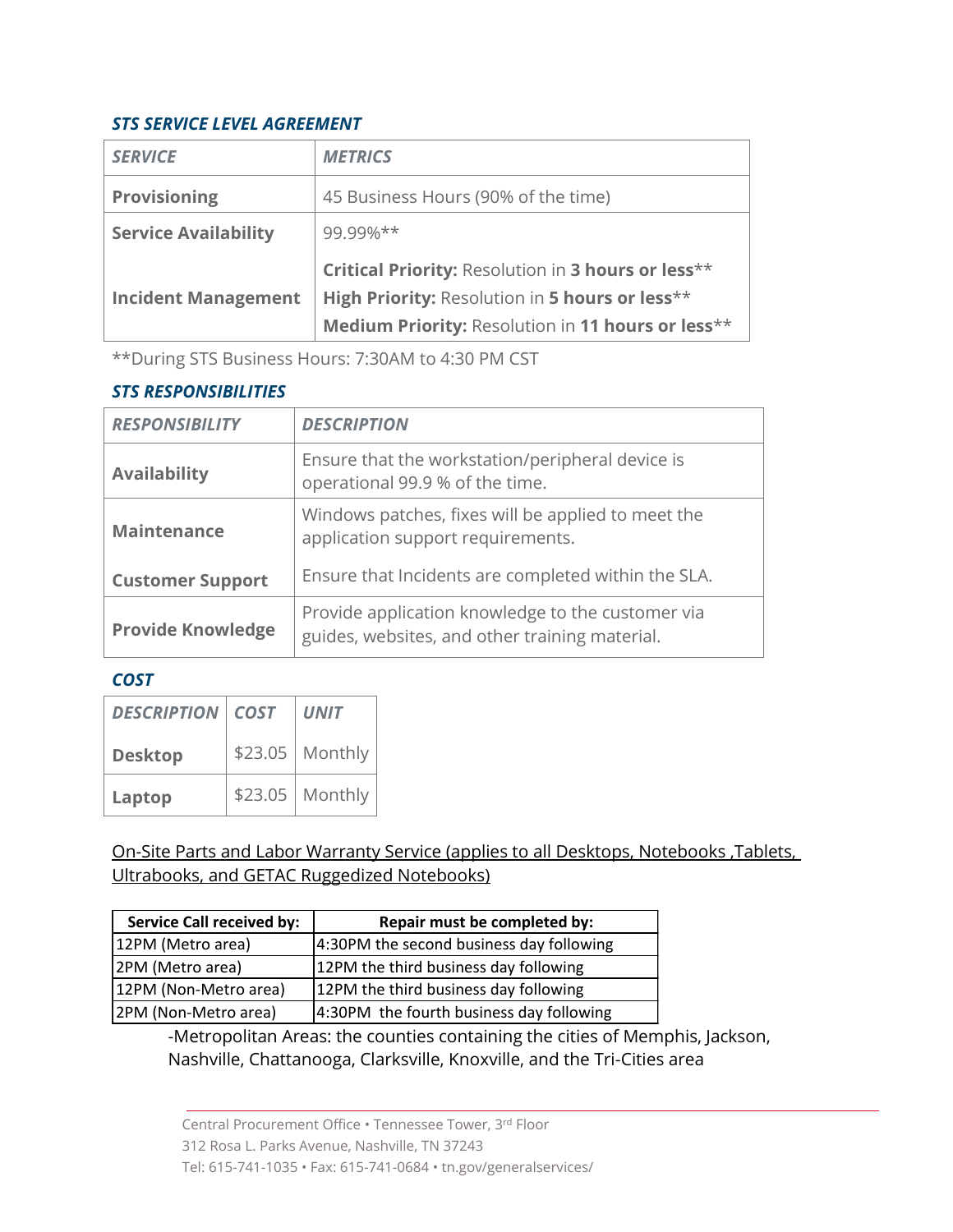-All times listed above are CST/CDT;

-On-site parts and labor replacement warranty (including installation) may be effected, for only items which are not computer systems or which are not installed in or internal to the computer systems and which weigh less than 20 pounds, by shipping a replacement item to the customer site in a reusable box, with prepaid return postage, so that the item arrives within the specified warranty completion times.

Depot Parts and Labor Warranty Service (Applies to Panasonic Ruggedized Notebooks only) -For malfunctioning equipment covered by depot warranty service, the Contractor must provide a box or boxes to the agency the day following the report that equipment has malfunctioned. The Agency will prepare the malfunctioning equipment and ship it to the depot location in the box provided. The equipment must be repaired and returned to the Agency, with postage or shipping prepaid, in working order within 2 business days of its receipt at the depot location. The Contractor may, in lieu of providing the Agency a box for shipping the equipment, pick up the malfunctioning equipment and deliver it to the depot location no later than the day it is picked up.

-For warranty repairs that exceed the specified timeframe of 2 (two) business days, the Contractor must provide a direct replacement device for the duration of the repair period. In the event there is a warranty repair that exceeds the specified time frame, the Contractor will incur all shipping charges for the replacement device to and from the State. Otherwise, shipping charges to the repair center will be paid for by the purchasing entity. The Contractor will incur any shipping charges to return the unit to the purchasing entity.

-The Contractor may replace batteries, styluses, external keyboards, and mice failing under depot warranty service by shipping replacement devices to the Agency.

-For depot warranty repairs and the security of sensitive data that may be contained on the removable Solid State drive, the State will remove the drive prior to shipment for the purpose of depot repairs. In the event that repair or replacement for the drive itself is required, the State will wipe the drive of all data prior to shipment for the purpose of depot repairs or replacement of the Solid State drive.

# **Requisition and Purchase Order Generation:**

For information on how to create a requisition and/or purchase order please click on the "Agency Upgrade User Guide" link on the following page: [http://tn.gov/generalservices/article/agency-reference-material.](http://tn.gov/generalservices/article/agency-reference-material)

## **Billing and Payment Instructions:**

With the exception of the following contract terms, adhere to your agency specific billing and payment rules.